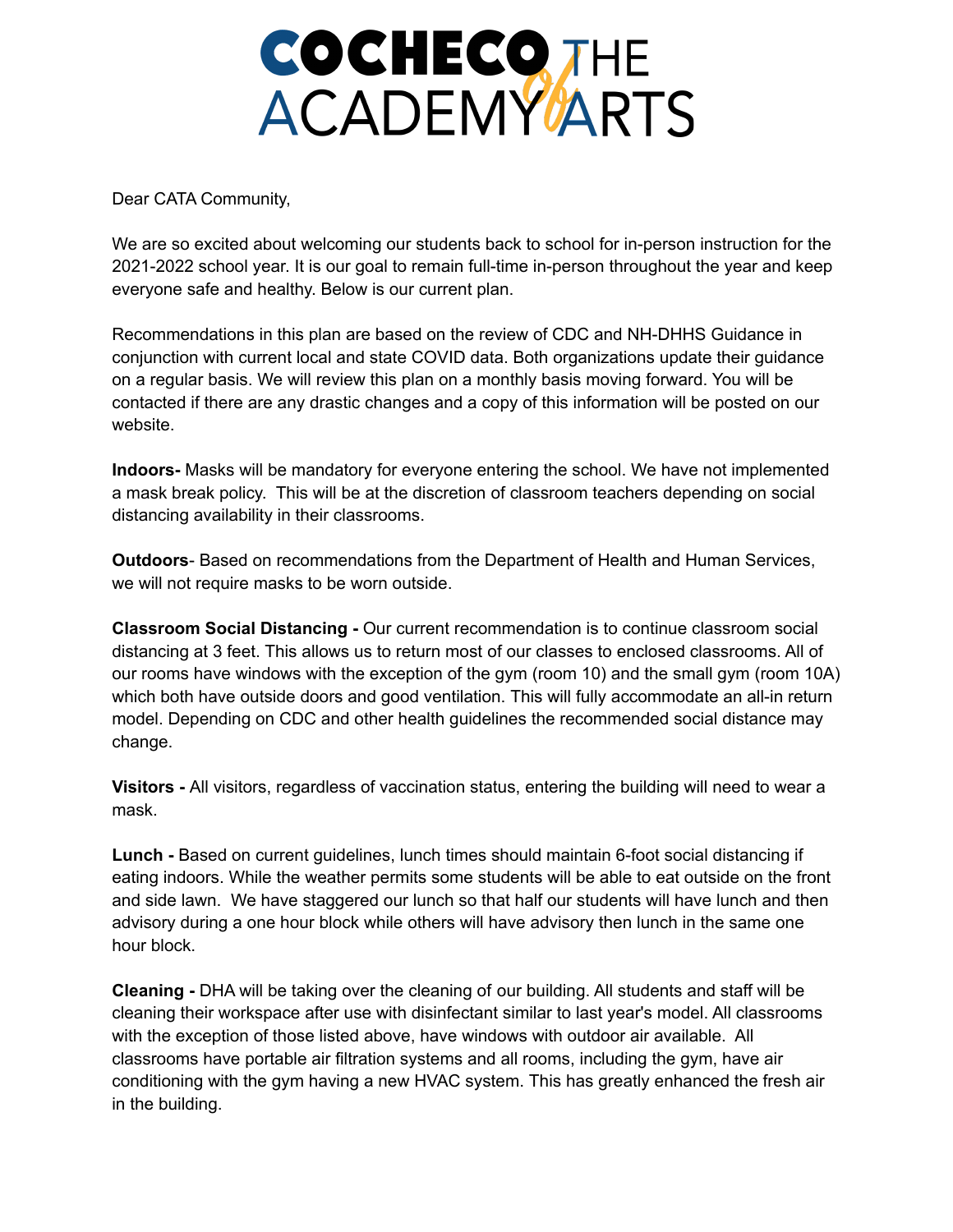**Restrooms** - Students will be allowed in the restroom one at a time. This prevents lines from forming in the hallways and inside the bathroom. There are signs on each bathroom with Stop (red) or Go (green) printed on them. A stop sign means the bathroom is occupied and you'll need to return in a few minutes. Go means the bathroom is available to use.

**Health Screening** - Before leaving home, students and staff will complete the following steps:

- Take their temperature. If above 99.9 please email attendance@cochecoarts.org and stay home.
- Fill out remainder of health questionnaire
- Are you experiencing any of the following symptoms? Fever and chills Cough Shortness of breath or difficulty breathing ■ Fatigue ■ Muscle or body aches ■ Headaches ■ New loss of taste or smell ■ Sore throat, congestion, or runny nose ■ Nausea, vomiting, or diarrhea?
- Have you had close contact with someone who is suspected or confirmed to have had COVID-19 in the past 10 days?
- Have you, during the previous 10 days, traveled internationally or by cruise ship?

Answering Yes to any of the above questions will mean you need to stay home.

**Reporting and Communicating Exposure and Positive Cases of COVID-19** - If a student or staff member is exposed to COVID-19 (unless fully vaccinated or have previously tested positive for active COVID-19 infection by PCR or antigen testing in the last *90 days*), or who report one of the travel-related risk factors, will be asked to self-quarantine for **10 days** from their last exposure or return from travel.

## **If a student or staff member tests positive for COVID-19, the individual will need to stay out of school.**

● Contact tracing will be done in cooperation with the NH-DHHS and will follow their most updated protocols and procedures.

As per the present Bureau of Infectious Disease Control protocol, the The Administrative Team will notify in writing, via email, the staff members and families of students that have been identified as close contacts. The sharing of this information, as it pertains to students, is deemed an appropriate exception under the health and safety provisions of the Family Educational Rights and Privacy Act (FERPA).

The information that is shared is limited to being a close contact names of students and staff are not shared.

● Symptom-based criteria are met for coming out of isolation: At least 10 days have passed since symptom onset and - At least 72 hours have passed since recovery, with recovery being defined as the resolution of fever without the use of fever-reducing medications, and - Other COVID-19 related symptoms have abated.